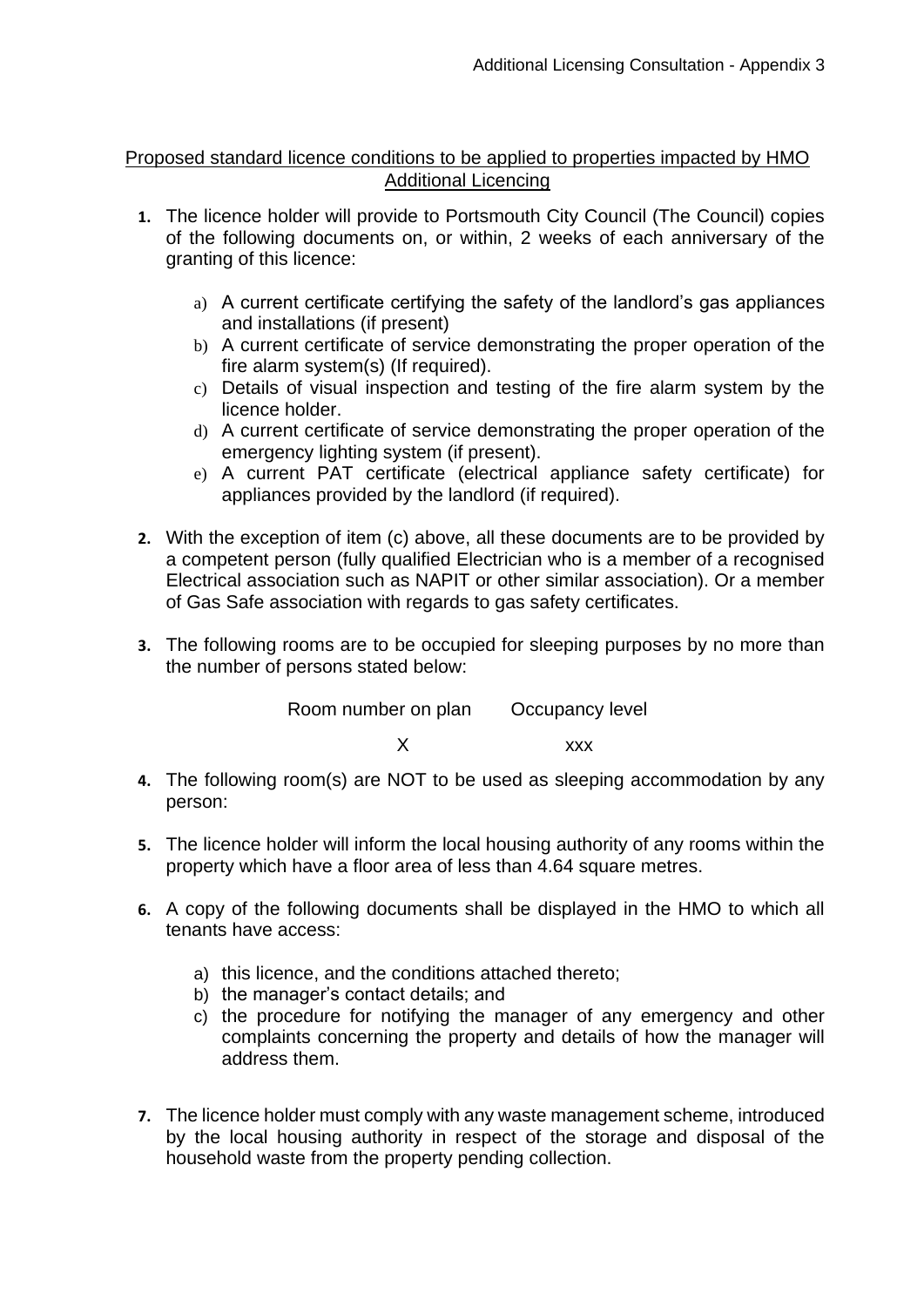- **8.** Any alteration to the electrical wiring must be completed by a competent fully qualified Electrician as mentioned in section 2.
- **9.** The licence holder is required to ensure that smoke alarms are installed in the property and that these are kept in proper working order. Further, a licence holder will be required to supply the local housing authority, on demand, with a written declaration by him as to the condition and positioning of such alarms.
- **10.** The licence holder is required to ensure that the carbon monoxide alarm is installed in any room in the house which is used wholly or partly as living accommodation and contains a solid fuel burning combustion appliance and that these are kept in proper working order. Further, a licence holder will be required to supply the local housing authority, on demand, with a written declaration by him as to the condition and positioning of such alarm.
- **11.** The licence holder is required to ensure that furniture made available by him in the house is in a safe condition. Further a licence holder will supply to the local housing authority on demand, with a written declaration by him of the safety of such furniture.
- **12.** The licence holder is to ensure that every electrical installation in the house is in proper working order and safe for continued use; and to supply the authority, on demand, with a declaration by him as to the safety of such installations; "electrical installation" has the meaning given in regulation 2(1) of the Building Regulations 2010."
- **13.** At the start of each tenancy, occupants must be given appropriate fire safety advice regarding the means of escape in case of fire and other fire precautions. In particular, the importance of keeping fire doors closed and keeping the escape route clear, plus how to use the fire alarm system, fire extinguishers and fire blankets.
- **14.** The licence holder is to ensure that the requirements of landlord and tenant legislation are properly adhered to. In particular, the licence holder will ensure that written terms of tenancy are to be provided for all occupiers. These terms will describe and give details of:
	- a) The type of tenancy, its duration and terms of notice.
	- b) The amount of rent due together with dates and method of payment, and the circumstances when the rent may be reassessed.
	- c) The amount of deposit taken, how it is held and the terms for its return.
	- d) An inventory of contents and condition at the commencement of the tenancy.
	- e) The means of contacting the property owner and/or property manager to report repairs, etc.
- **15.** The licence holder (or the property manager) shall attend the property at frequent intervals. The frequency of the inspections will be determined by Portsmouth City Council and the licence holder. The purpose of inspections is to: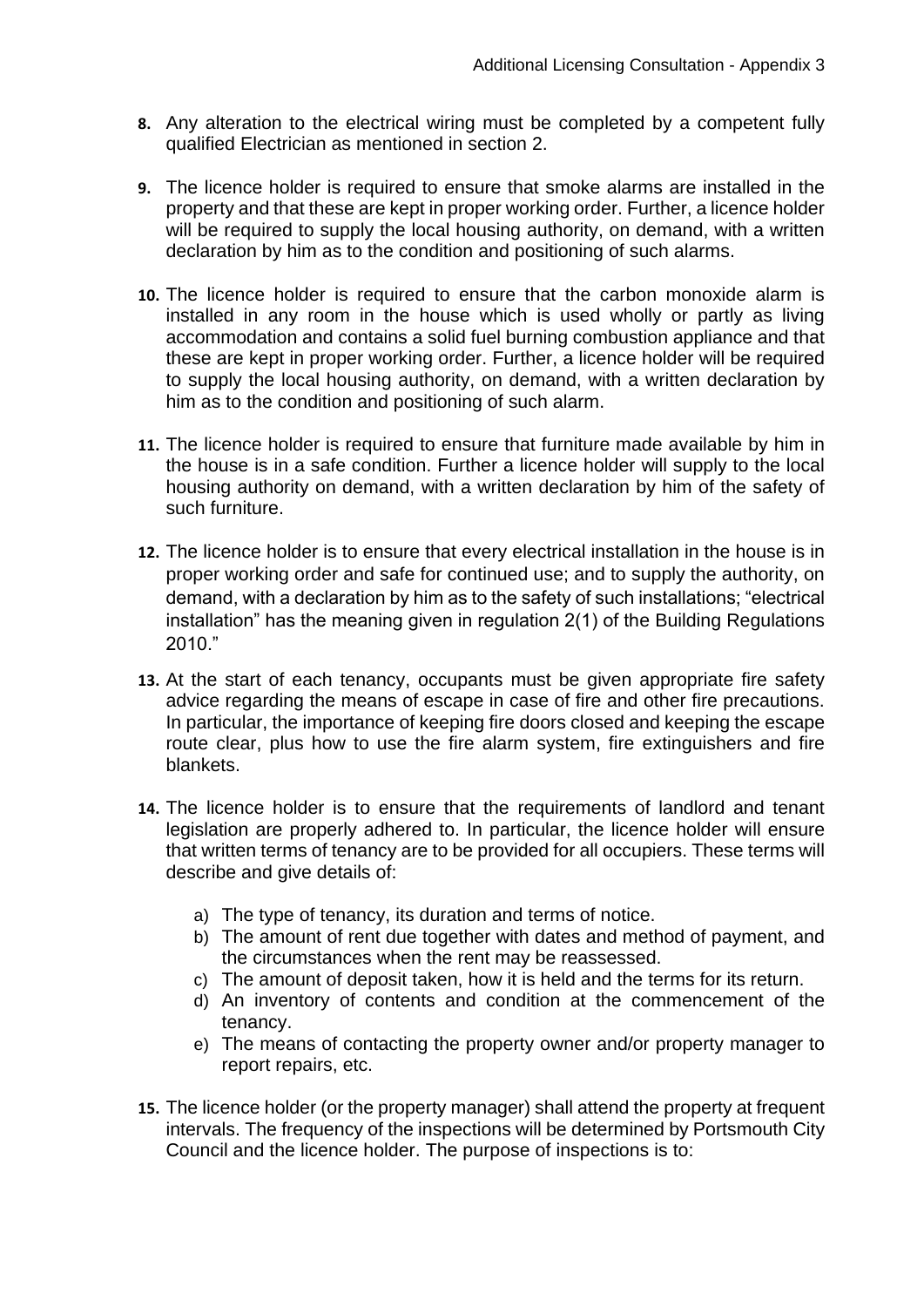- a) Ensure the proper management of the property;
- b) Ensure compliance with The Management of Houses in Multiple Occupation (England) Regulations 2006, and any revisions thereto; and
- c) Ensure the property is maintained in such a condition that category 1 hazards, within the meaning of Part 1 of the Housing Act 2004, are not present or quickly eliminated.
- **16.** The licence holder will provide to the council copies of all the current tenancy agreement(s), and details of where any security deposit is held, on demand.
- **17.** The licence holder is required to notify the Council of any changes to the property, including structural alterations, changes to the ownership or management, or events that may affect the fit and proper person status of the owner, licence holder or manager, which may affect the licence.
- **18.** The licence holder (or his manager) will attend the property as may be reasonably necessary for the purposes of inspection by the council.
- **19.** The licence holder will work pro-actively and responsibly with all enforcement agencies in response to anti-social behaviour caused by tenants within the curtilage of the property and take all reasonable steps to prevent anti-social behaviour from within the boundaries of the property.
- **20.** The licence holder and, where appropriate, their nominated managing agent are required to undertake a detailed investigation of any complaints which have been made either directly to them, or via the Local Housing Authority, regarding their tenants and keep a written record.
- **21.** The licence holder must inform the Council if they no longer reside at the address given and provide the Council with the new address details within 21 days.
- **22.** The licence holder must inform the Council if there is a change in managing agent, within 21 days.
- **23.** If the licence holder is a managing agent they must inform the Council if the person who is specified as the main contact ceases to be employed by them and inform the Council of a new contact, within 21 days.
- **24.** If the licence holder is a managing agent they must inform the Council if they cease to have an interest in the property, within 21 days.
- **25.** A written record of visual inspections of the property undertaken by the licence holder relating to the overall condition of the property and Management Regulations shall be maintained by the licence holder and produced to the council when requested.
- **26.** Produce to the local housing authority for their inspection a written copy of the